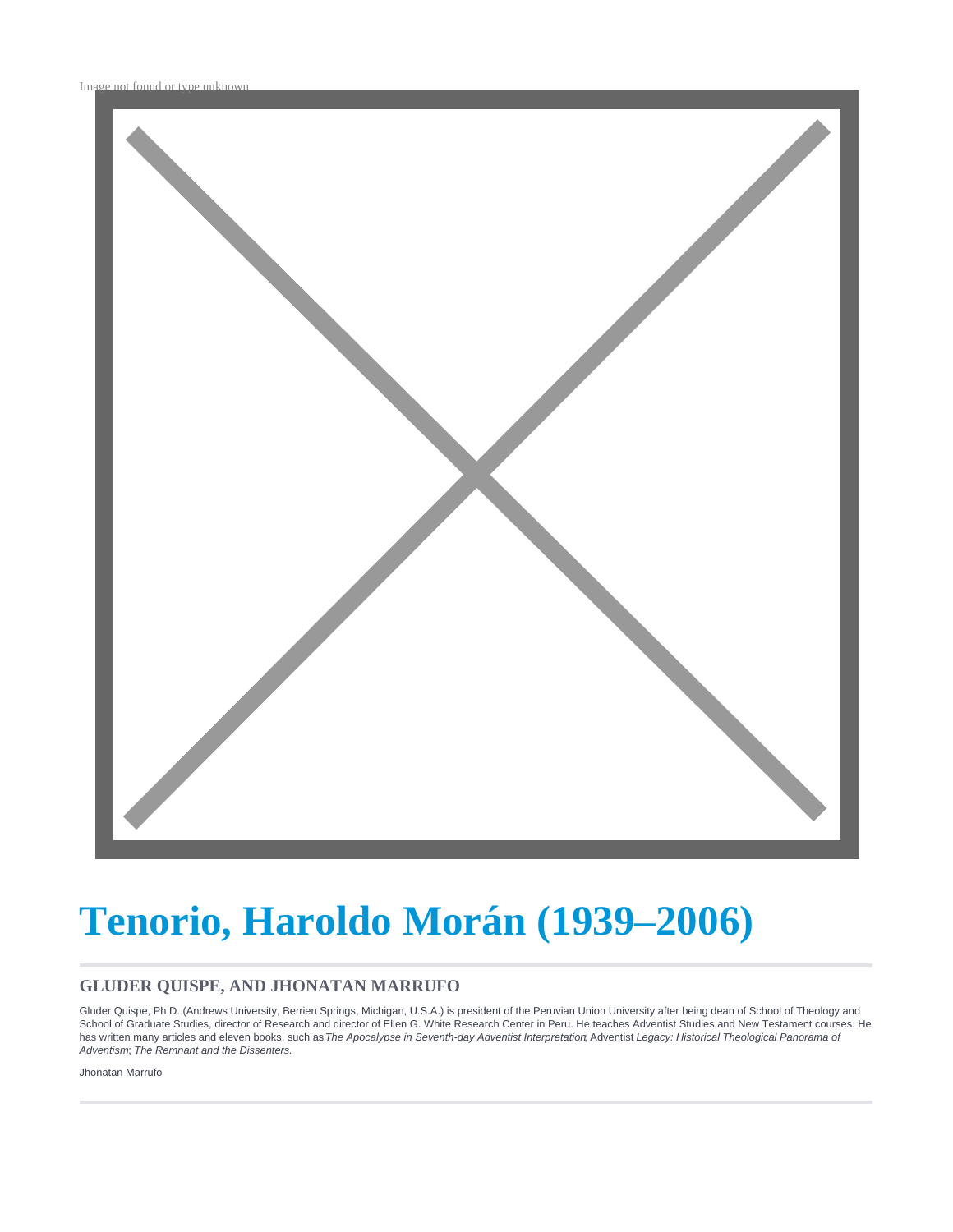<span id="page-1-0"></span>Haroldo Morán Tenorio was a pastor, administrator, department leader, evangelist, and speaker of the La Voz de la Esperanza (The Voice of Hope) program in Peru.

### Early Years

Certainly the story of Haroldo Morán Tenorio and his influence in the church were reflected in his character and his interest in the ministry and are a product of the selfless love of his parents for missionary work in Peru. The influence of his father deeply marked Haroldo's life and ministry. His father, Gerardo Morán, knew the gospel through reading the book El conflicto de los siglos (The Great Controversy).

His interest in the Bible led him to enroll in the Instituto Industrial de Miraflores (Lima Training School), Lima. After finishing his studies, he accepted the call to be a missionary, canvasser, and lecturer, arriving in the city of Puno. It was in this context that Haroldo Morán was born into a missionary family on July 30, 1939, at the Platería mission station. He was the second son, preceded by José, and then his sisters Eunice and Ariel were born. In this environment of practical Christianity, Haroldo received the most important seeds for his development[.](#page-3-0) Regarding his 1 studies, he attended elementary and high school at Escuela España (España Academy) and later at Colegio Unión (Inca Union College). [2](#page-3-0)

## Education and Marriage

From his early childhood he showed interest in the Holy Scriptures. He studied at Centro de Educación Superior Unión (Inca Union College)–CESU, presently Universidad Peruana Unión (Peruvian Union University)–UPeU, graduating with a degree in theology in 1960.<sup>3</sup> As an adult he married Alicia Castillo Alva on March 4, 1962[.](#page-3-0) His marriage was filled with dedication and service to the church, which was enriched by his ministry throughout his 45 years of service. God gave them four children as a gift: Cristina, Margot, Samuel Haroldo, and Silvia. He had the privilege of taking care of the integral growth of each one and officiated their respective weddings, later rejoicing with eight grandchildren. He was an excellent husband during his 47 years of marriage, from 1962 to 2007.

In an interview his wife Alicia Castillo Alva recalled how Pastor Morán worshiped God very early, before dawn. Alicia often found her husband on his knees. One of his daughters, Silvia Morán, mentioned how her father had been her confidant, an adviser to both her and her family. Looking back, she declared that she missed her father's advice, his affection, and love for herself and her children, even amid the problems to come. But his daughter has the blessed promise that one glorious morning they will see him again. It is interesting that she is not the only one who feels the absence of her father but also his sons-in-law and grandchildren.

## **Ministry**

His long task in the ministry and administration gave him the necessary experience to become the standard-bearer of the church's mission<sup>[4](#page-3-0)</sup>, a work that he carried out promptly and painstakingly. His interest in details brought him new and extensive tools for ministerial work. Throughout his ministry Haroldo performed countless works for the church. The first missionary district in his charge was in the city of Ayacucho, where he worked for four years (1963–1967); and then he served in Ica (1968–1970). In these first years of pastoral ministry, Haroldo worked in the Misión Peruana Central (Central Peru Mission)-MPC.<sup>[5](#page-3-0)</sup>

In 1971 he was called to Misión Peruana del Norte (North Peru Mission), headquartered in Chiclayo, to head the Evangelism department. At the congress of the mission, in Paredones, he was ordained to the ministry. It was an unforgettable ceremony, a milestone in his career, always by the side of his beloved wife[.](#page-3-0) Then in 1971 he was elected as Ministerial Secretary and Stewardship Department leader of the MPN? Subsequently, he held the position of president of that mission for four years, starting in 1972. This first stage ended in 1976, after finishing his service as president of the MPN.

The next stage was the reflection of a series of changes that were made in Haroldo's ministerial life, and that took him to new horizons. By 1979 the slogan "Nuevos Horizontes" (New Horizons) had been the battle flag of the "Penetración" (Penetration) program. Lay leaders and pastors of the 16 ecclesiastical districts of Metropolitan Lima met on Sunday, October 8, at the Miraflores temple. Around eight hundred people were present to witness the evangelistic challenges for the large population.

At that time Haroldo was elected as president of Asociación Peruana Central (Central Peru Conference)–APC. He talked about the important victories achieved during 1978 with the blessing of the Lord. During the third quarter of that year, 1,291 souls were baptized, compared to 944 baptized in the same period of the previous year. In turn, it was established major goals, such as performing 3,000 baptisms until the end of the year; reaching each home in the territory with the Adventist message before 1980; and reaching the number of 21,000 baptized members by the end of 1979.[8](#page-3-0)

Lima was the goal of Haroldo's evangelistic view. From the San Cristóbal hill, a group of pastors, laymen, and Bible instructors under his leadership looked attentively toward the citadel of the kings. But they did not see people as numbers that occupy a place in the church, but rather they saw them as lives for Christ. New horizons are envisioned with a burning desire that the work of God can be brought to all homes in that city. This lively zeal marked a new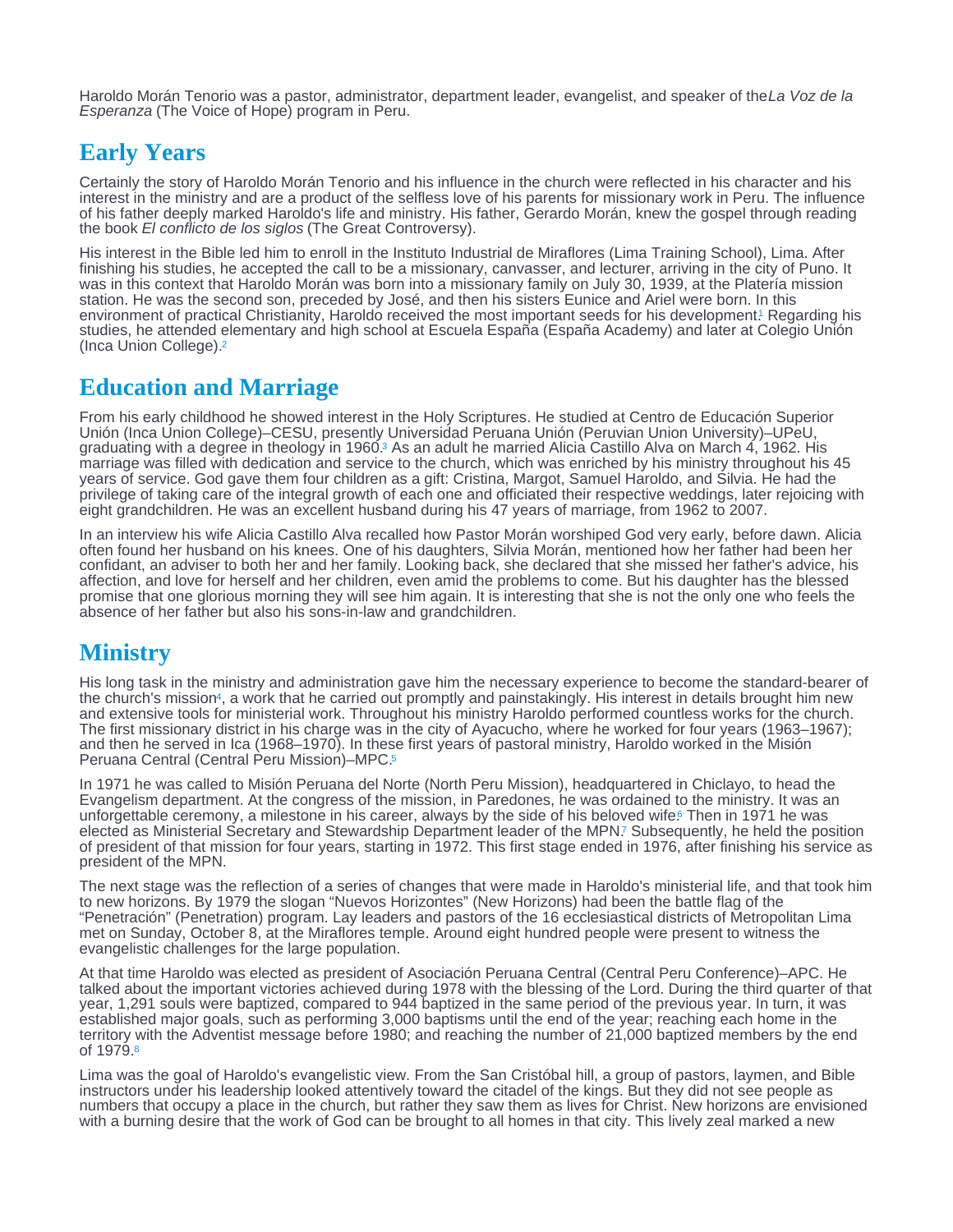<span id="page-2-0"></span>special stage in the life of Pastor Haroldo. An example of this happened on September 30, 1979, when the APC, led by Haroldo, organized a youth congress in the city of Huancayo. In that place 127 young people gave their lives to Christ in a baptismal ceremony that took place in the river near the city, about 3,300 meters above sea level?

During the 80s the Unión Incaica (Inca Union Mission)–UI developed 150 series of meetings in its field. The giant tents, with a capacity of 800 people each, were used by the APC. These were led by Haroldo, in the great evangelistic crusade.<sup>10</sup> A testimony of his love for the progress of the work was the organization of the first church in Lince, thus forming a new district that was under the responsibility of Pastor Francisco Lozano. This organization took place on Saturday, October 14, 1978. The next day the foundation stone was laid for the construction of the temple!<sup>1</sup>

The media was a decisive step for evangelization to the great masses. Thereby, by 1980, three radio stations in the city of Lima were inaugurated with the presence of the South American Division (SAD) president, Joao Wolff, and leaders of the UI. The modern recording studio of La Voz de la Esperanza (The Voice of Hope) was directed by Haroldo, who in turn was the speaker of this ambitious project. He explained that the equipment and facilities respond to the challenges and needs of the territory[.](#page-3-0)<sup>12</sup> His interesting explanation highlighted the thought of using the necessary means for a growing society.

Haroldo was aware that what was done would not be enough for future generations. His leadership as director of La Voz de la Esperanza (The Voice of Hope) 1981 led him to perform several actions. In January 1985 Haroldo Morán was appointed president of the UI.<sup>13</sup> After several years as administrator and president of the MPN, this was an outstanding position because he was the first Peruvian president to hold this rank. In addition, Haroldo was appointed director of ADRA/SAD in March 1994. It was the SAD, headquartered in Brasilia (Brazil), that called him to serve in that position until 2000.

#### Later Years

In recognition of his prolific work as pastor and administrator, his alma mater, the UPeU, conferred on him the degree of Doctor Honoris Causa[.](#page-3-0)<sup>14</sup> Then he returned to Peru as president of Asociación Peruana Central Norte (North Central Peruvian Conference) until 2005. This was one of his last works in the church. His joy always rubbed off on his colleagues and coworkers.

At the last congress held in December 2005, the torch that had burned endlessly in the hands of this tireless minister, was passed on to his successor in an emotional ceremony. The time for his retirement had come, but his works would continue.<sup>15</sup> As messenger of the gospel, Pastor. Haroldo held evangelism campaigns in Huaraz and Bagua. However, his health began to deteriorate.

In October 2006 he was diagnosed with an illness. He took up the challenge with full confidence in his Creator and Sustainer. On June 17 of that year, he celebrated Father's Day with his family. That night he was hospitalized at the Good Hope Clinic due to a medical complication. Being at the clinic, his smile was a sermon and his words comforted the sad ones. Since then, surrounded by his entire family, he faced the final shadows of his illness.

In the morning of July 9, the exemplary chapter of a life dedicated to the service of the Lord and of his fellow men was closed. His absence was and will be felt, until the future morning when the trumpet of God awakens him, and the King says to him: "Come, good and faithful servant, enter into the joy of your Lord." It is necessary to highlight the words of Pastor Rufo Jaimes Zubieta in memory of this servant of God, who is resting until the dawn of the resurrection:

Prophet dodging routine In the whirlwind of these years Trench Builder Living without knowing about himself.

Anonymous good hero Speaking with his mouth, Friend and counselor of the sad ones With the slogan of preaching.

After having sown In the meadows The precious seed of truth, You come to rest your feet As a soldier at the end of combat.

Friend and counselor of the sad ones The pages of your life Announce victories, Memories with flavors of joy

Your smile will be a sermon. Trench Builder, Warrior of the Lord. The Chief Shepherd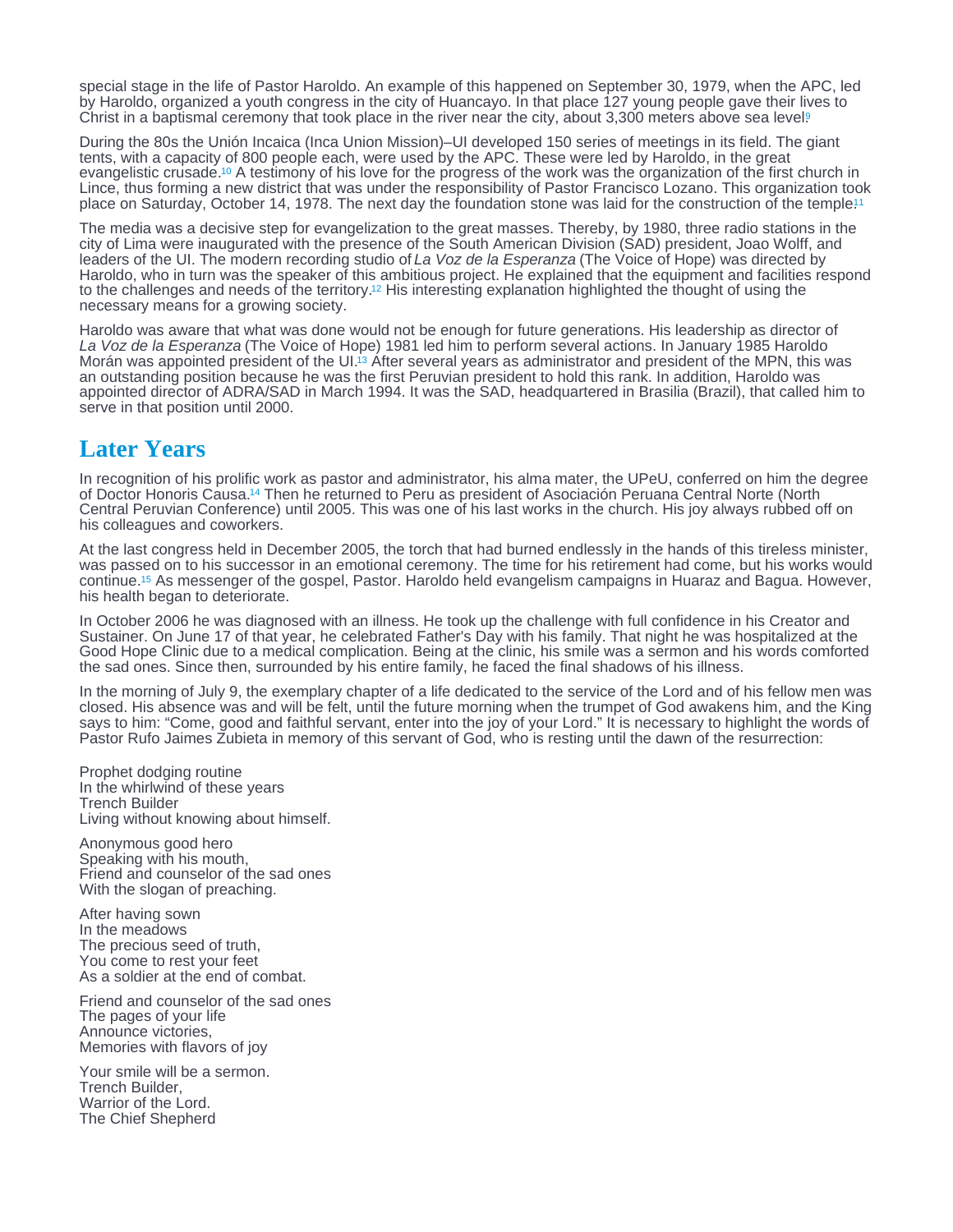#### <span id="page-3-0"></span>**SOURCES**

Board of Directors of Inca Union Mission, vote no. 85-30, Proxy Haroldo Morán and Víctor Brañez, January 28, 1985.

"Ciento cincuenta ciclos de conferencias" [One hundred and fifty series of meetings]. La Revista Adventista [Adventist Review], January 1981.

Fernández, Edison Choque. "Ha caído un Valiente" [A brave man has died]. La Revista Adventista - Suplemento UPN en Misión I [Adventist Review - Supplement UPN on Mission I], ed. 8 (August 2007).

Morán, Haroldo. "127 bautizados en un congreso de jóvenes" [127 baptized in a youth congress]. La Revista Adventista [Adventist Review] (March 1979).

Morán, Haroldo. "La Voz de la Esperanza inaugura moderno estudio de grabación" [The Voice of Hope inaugurates a modern recording studio]. La Revista Adventista [Adventist Review] (February 1981).

Morán, Haroldo. "Nuevos Horizontes: gran encuentro de dirigentes" [New Horizons: great meeting of leaders]. La Revista Adventista [Adventist Review] (March 1979).

Morán, Haroldo. "Trece personas de la misma familia se bautizan en un barrio de Lima" [Thirteen people from the same family are baptized in a Lima neighborhood]. La Revista Adventista [Adventist Review] (April 1979).

Seventh-day Adventist Yearbook. Washington, D.C.: Review and Herald Publishing Association, 1962 and 1972.

#### **NOTES**

- <sup>1</sup>. "Ha caído un valiente" [A brave man has died] is the title that La Revista Adventista [Adventist Review] highlights about Haroldo Morán's career as a pastor and his long journey in ministry. His life testifies to the
- 2. Ibid[.?](#page-1-0)
- 3. Ibid[.?](#page-1-0)
- 4. Ibid[.?](#page-1-0)
- 5. "Central Peru Mission," Seventh-day Adventists Yearbook (Washington, D.C.: Review and Herald Publishing Association, 1962), 169.[?](#page-1-0)

6. Ibid[.?](#page-1-0)

- 7. "North Peru Mission," Seventh-day Adventists Yearbook (Washington, D.C.: Review and Herald Publishing Association, 1972), 232[.?](#page-1-0)
- 8. Haroldo Morán, "Nuevos Horizontes: gran encuentro de dirigentes" [New Horizons: great meeting of leaders], La Revista Adventista [Adventist Review] (March 1979): 16-17.[?](#page-1-0)
- 9. Haroldo Morán, "127 bautizados en un congreso de jóvenes" [127 baptized in a youth congress], La Revista Adventista [Adventist Review] (March 1979): 17-18[.?](#page-2-0)
- 10. "Ciento cincuenta ciclos de conferencias" [One hundred and fifty series of meetings], La Revista Adventista [Adventist Review], January 1981, 17. [?](#page-2-0)
- 11. Haroldo Morán, "Trece personas de la misma familia se bautizan en un barrio de Lima" [Thirteen people from the same family are baptized in a Lima neighborhood], La Revista Adventista [Adventist Review] (April 1979): 18[.?](#page-2-0)
- 12. Haroldo Morán, "La Voz de la Esperanza inaugura moderno estudio de grabación" [The Voice of Hope inaugurates a modern recording studio], La Revista Adventista [Adventist Review] (February 1981): 17.[?](#page-2-0)
- 13. Board of Directors of Inca Union Mission, vote no. 85-30, Proxy Haroldo Morán and Víctor Brañez, January 28, 1985.[?](#page-2-0)
- 14. Edison Choque Fernández, "Ha caído un Valiente" [A brave man has died], La Revista adventista suplemento UPN en misión I [Adventist Review - supplement UPN on mission I], ed. 8 (August 2007): 3.[?](#page-2-0)

15.